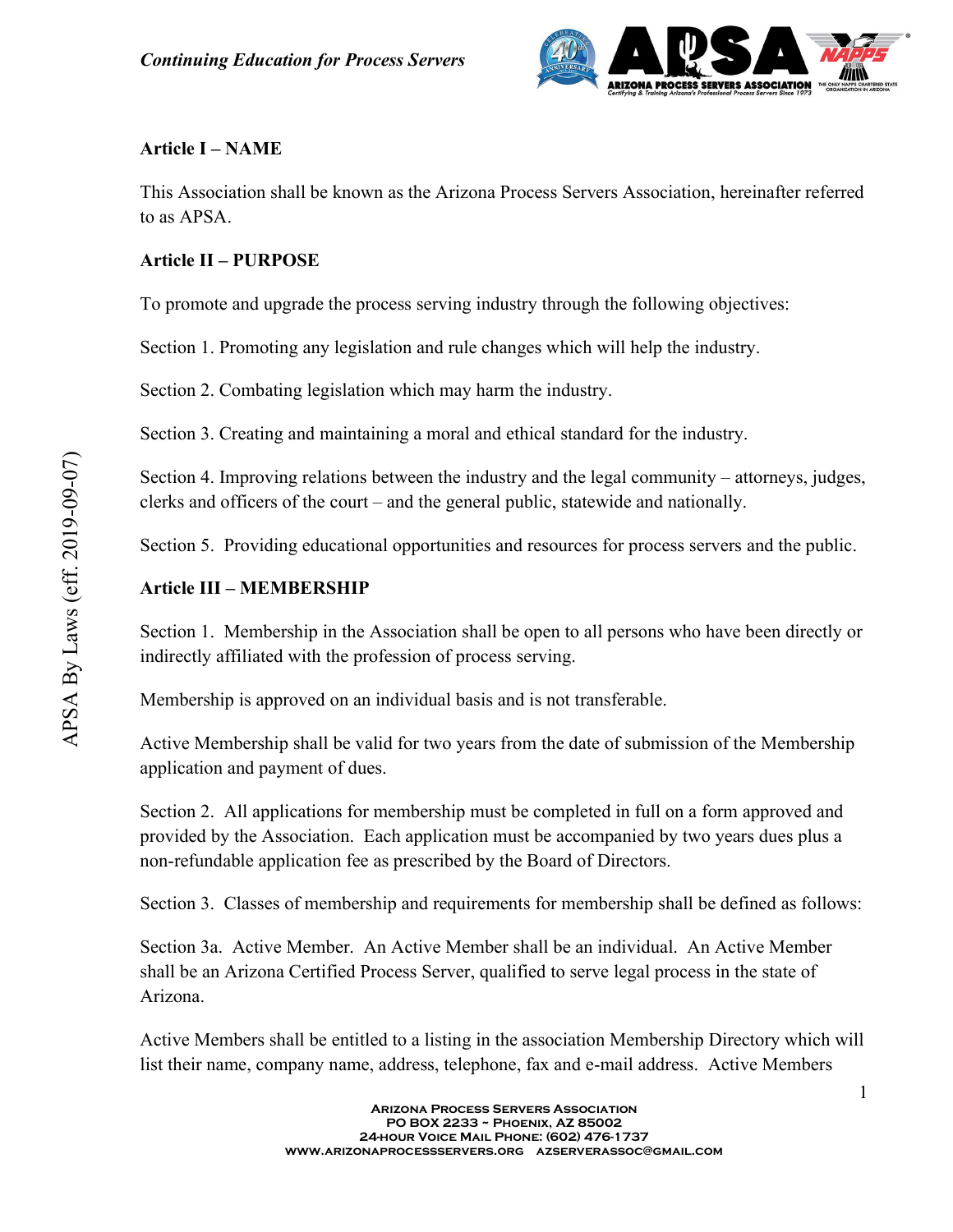

may advertise their name and/or company name, in all association produced directories, publications and on the website. Active Members may vote, hold office, elected or appointed, and may serve on or chair a committee. Active Membership is not transferable. Active Members who successfully attend and pass the APSA Certified Process Server course and examination may use the designation, "A.C.P.S." in their listing and advertising.

Section 3b. Associate Member. An Associate Member shall be an individual engaged in the process serving business located outside of the state of Arizona. Associate Members shall be entitled to a listing in the association Membership Directory under the Associate Member section. Associate Members may not vote, or hold office, elected or appointed.

Section 3c. Honorary Member. Honorary Members shall have all rights and privileges of Membership including the right to vote and to hold elected office. The privilege of this Membership shall be determined by a majority vote of the Board of Directors. An Honorary Member shall be dues-exempt.

Member shall be dues-exempt.<br>
Section 3d. Supporting Member. A Supporting Member shall be any individual<br>
secociated with the process serving profossion, except owners, partners, or stococordical<br>
corporate officers of pro Section 3d. Supporting Member. A Supporting Member shall be any individual or company associated with the process serving profession, except owners, partners, or stockholding corporate officers of process serving, photocopy or attorney service firms. Supporting Members may advertise their company name in all association Directories and publications. Supporting Members shall be entitled to a listing in the association Membership Directory under the Supporting Member section. Supporting Members shall be entitled to receive all publications and notices, attend meetings, training courses, annual conferences. Individual Supporting Members may serve on committees. Supporting Members may not vote, hold any office, elected or appointed.

Section 4. Membership shall not be granted to any person who has been convicted of a felony unless such conviction was officially pardoned or the record of same has been expunged, or their civil rights restored. In addition, membership shall not be granted to any applicant who has had their license, permit or right to serve process revoked by any issuing authority unless said revocation has been pardoned or expunged, or had their civil rights restored.

Section 5. No person shall be denied membership because of their race, color, sex, or ethnic origin.

Section 6. Membership may be suspended or terminated by the Board for violations of these Bylaws, Policy Manual and/or the Code of Ethics.

Section 7. Termination of membership shall be effective thirty (30) days past the due date for annual dues.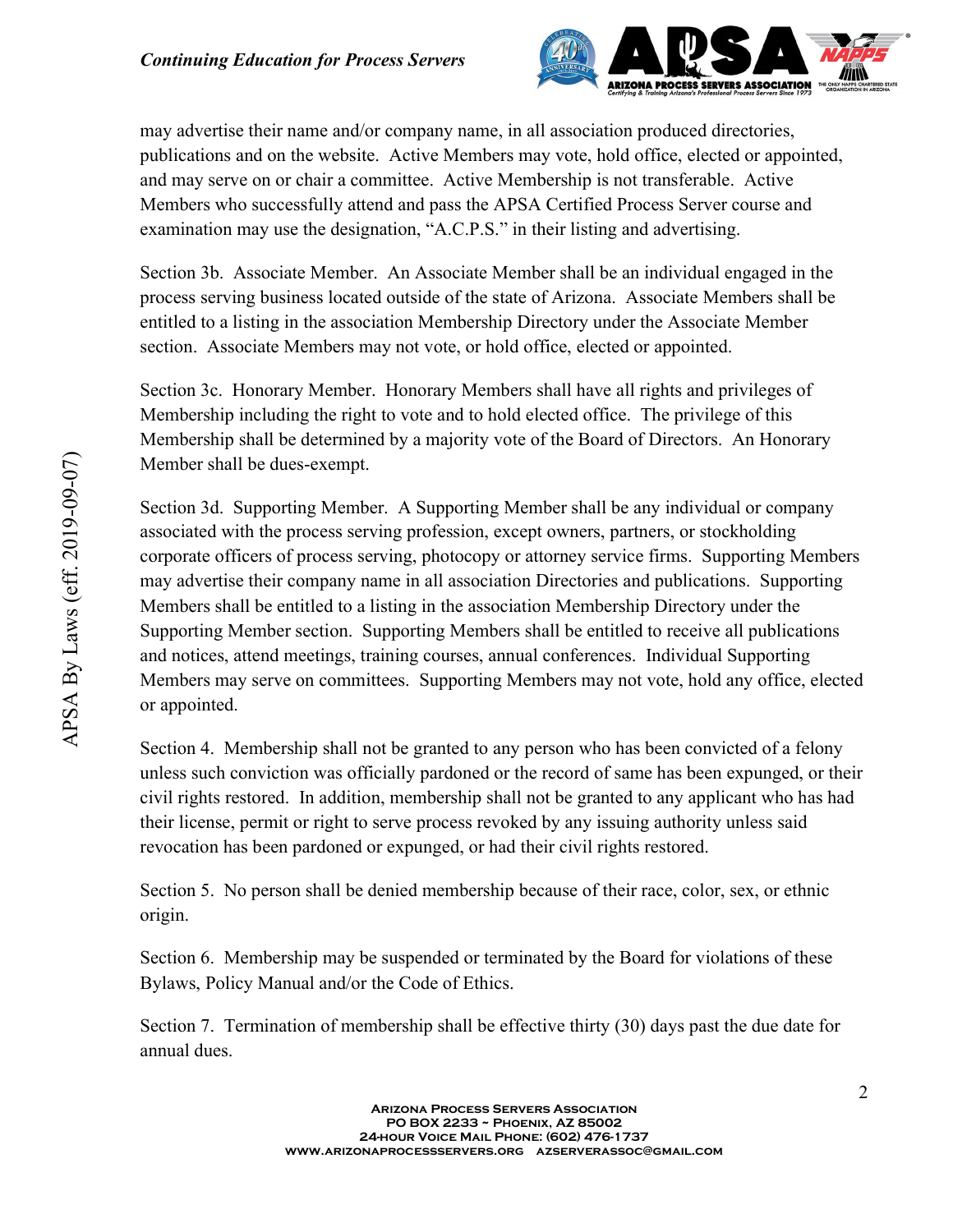

## Article IV – DUES

Section 1. The annual dues shall be determined by majority vote of the Board of Directors and shall remain in effect until changed.

Section 2. The fiscal year covering the payment of dues shall be Jan 1 to Dec 31 each year.

#### Article V – ELECTION of OFFICERS and DIRECTORS

Section 1. The Officers shall consist of a President, Vice-president, Secretary/Treasurer. Term of each Officer shall be two (2) years.

Section 2. No Member shall be eligible to be an Officer until they have been a Member for two (2) years.

Section 3. No Member shall be eligible to be a Director until they have been a Member for one (1) year.

Section 4. The Immediate Past President shall serve two (2) years on the Board of Directors.

Section 5. Three (3) Directors shall be elected unless the current President is re-elected, in which event four (4) Directors shall be elected. Each elected Board Member shall serve two (2) years. If there is no Immediate Past President, an additional Director shall be elected by the Membership or appointed by the Board.

Section 6. Elections of Officers and Directors shall occur at the annual Association conference. The President and two (2) Directors shall be elected in even-numbered years. The election of the Vice-President, Secretary/Treasurer and one (1) Director shall be done in odd-numbered years. Election or appointment of a fourth (4th) Director, if applicable, may occur in either odd or evennumbered years.

Section 3. No Member shall be eligible to be a Director until they have been a<br>
(1) year.<br>
Section 4. The Immediate Past President shall serve two (2) years on the Boar<br>
Section 5. Three (3) Directors shall be elected unle Officers and Directors shall be elected by majority vote of Members present at the annual conference. Officers and Directors shall be elected in a single ballot with each Member casting one vote for each seat to be filled. Nominees receiving the highest plurality of votes will fill all seats in order of total votes received. Majority vote shall not be required. No proxies shall be allowed.

Section 7. No Member shall hold the office of President for more than two (2) consecutive terms.

Section 8. A vacancy in any office or Directorship shall be filled by the Board of Directors.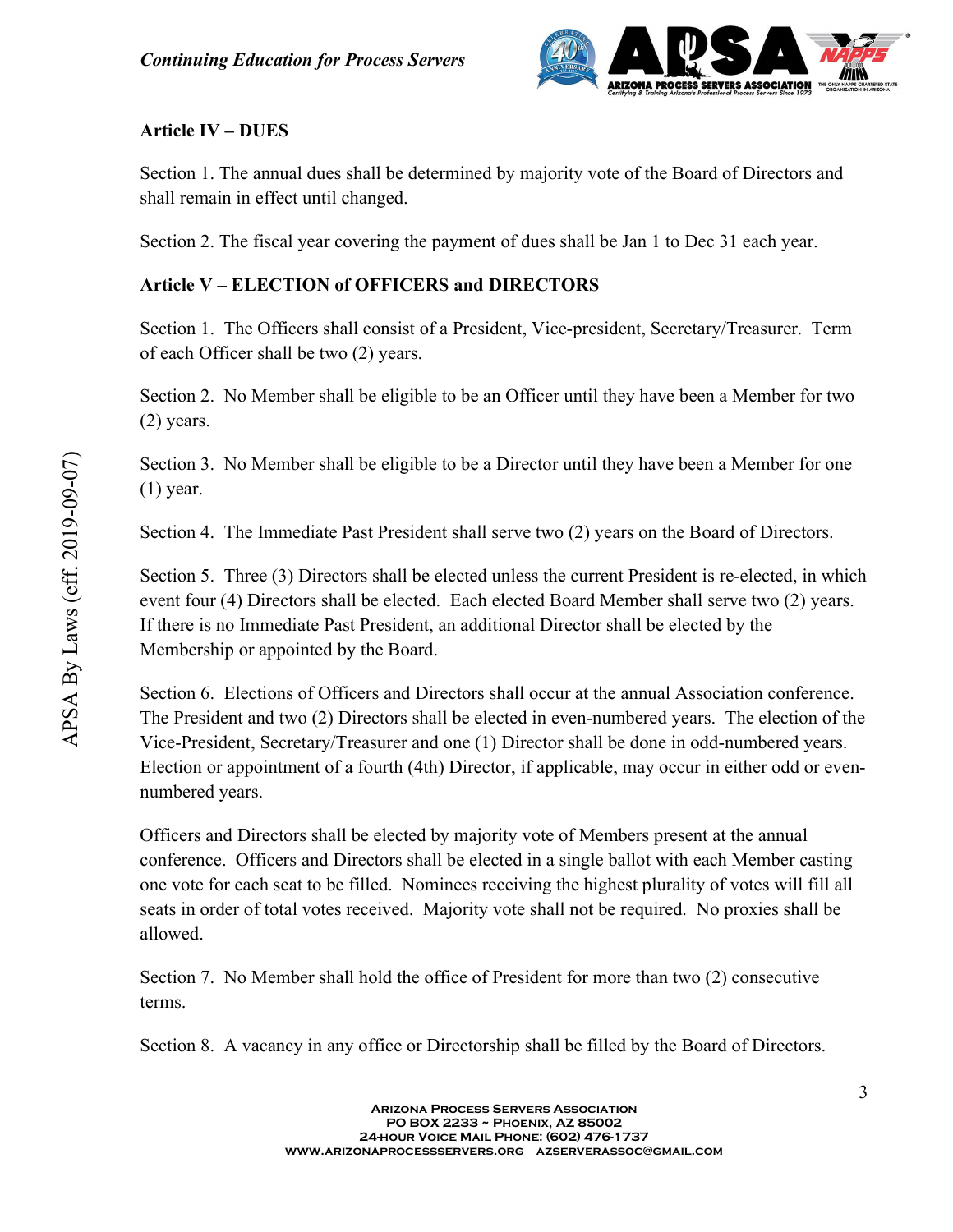

# Article VI – DUTIES of OFFICERS

Section 1. The administration and management of the association shall be controlled by the Board of Directors consisting of the Officers and Directors. They shall have the authority to do any and all things necessary for the administration of APSA. Decisions shall be reached by majority vote of the Board of Directors Members present. No proxy voting shall be allowed.

The Officers, Directors and Administrator shall be bound by the Policies and Procedures to be published in a separate Manual. Said Manual shall be periodically updated and changed as needs dictate.

Section 1a. The Board of Directors shall appoint an Administrator, who shall exercise duties and tasks appointed by the Board. A written agreement shall be established between the Board and the Administrator.

Section 2. The President shall preside at all meetings, shall make all other appointments that are deemed necessary to run the association, and shall submit at the annual conference an annual report describing programs and Board actions. The President shall submit a written column to each periodic Association newsletter and other publication.

Section 3. The Vice-president shall perform the duties of the office of president whenever the President is unable to do so.

Section 4. The Secretary/Treasurer shall cause to be recorded the minutes of all Board meetings and the annual conference. The Secretary/Treasurer shall be responsible for carrying out all fiscal policies and procedures adopted by the Board; shall be responsible for preparation of financial statements and presentation of these to the Board at each meeting; and shall submit a written annual report to the annual conference.

Section 2. The President shall preside at all meetings, shall make all other approach accessary to run the association, and shall submit at the annual conferred reserved describing programs and Board actions. The Presiden Section 5. A petition, signed by signatures representing fifteen (15) percent of the total votes eligible to vote at that time in the Association requesting the holding of an election for the purpose of recalling a Member of the Board or any Officer, may be filed at any time with the Secretary. If recall is for the Secretary, the petition shall be filed with the President. After verification of signatures, the President shall certify the petition and immediately direct a ballot be mailed to each Member. The ballot shall read as follows:

Shall (Name of Officer or Director) be recalled? Yes [ ] No [ ]

A "yes" vote shall be counted as for the recall and a "no" vote shall be counted as against the recall. Only Members in good standing shall be entitled to vote at such elections. Such a recall shall require two-thirds affirmative vote of executed ballots received by the Secretary or